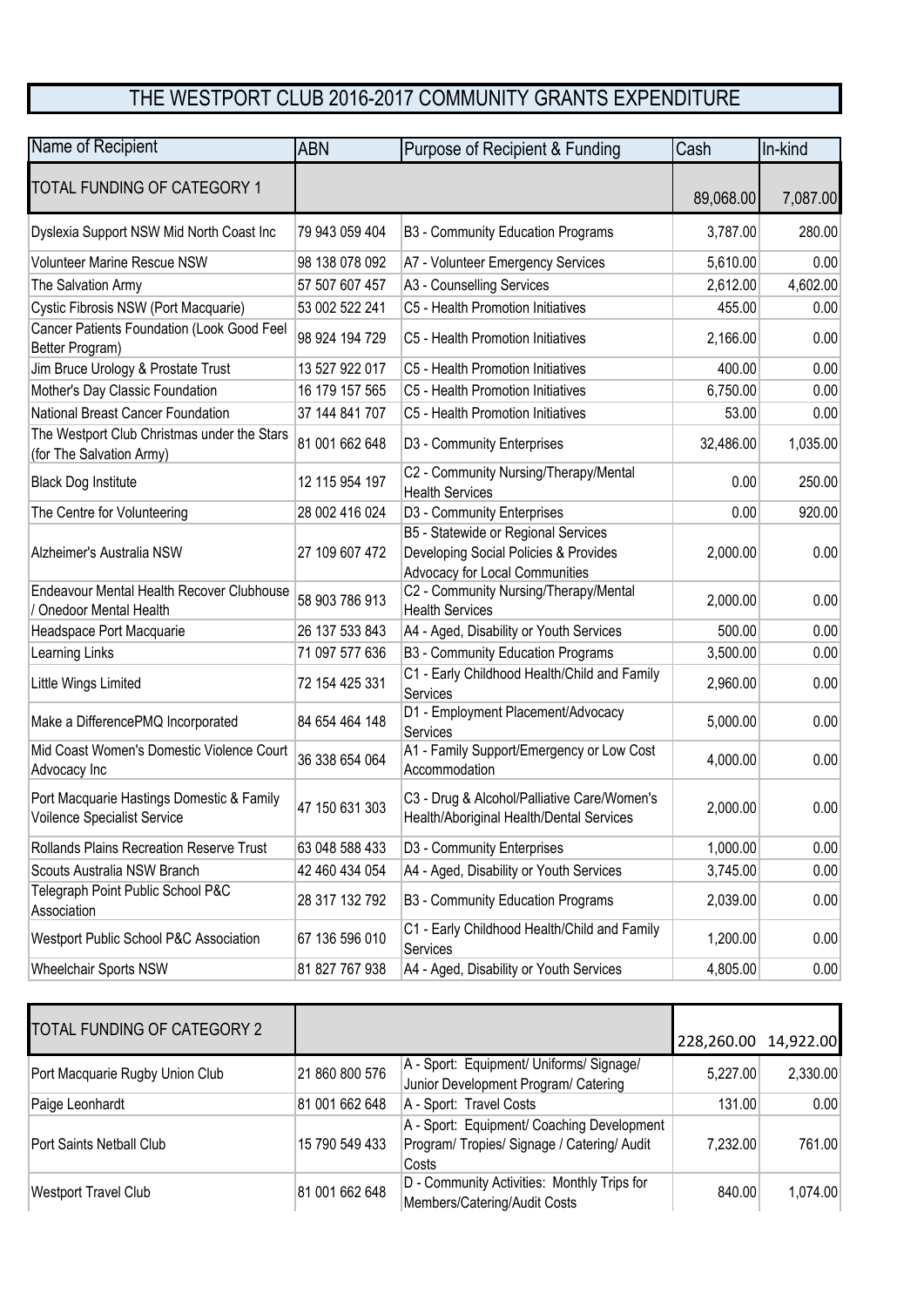| Westport Men's Bowling Club                                                   | 81 001 662 648 | A - Sport: Equipment/ Uniforms/ Tournament<br>Expenses/ Catering/ Audit Costs          | 7,540.00   | 2,374.00 |
|-------------------------------------------------------------------------------|----------------|----------------------------------------------------------------------------------------|------------|----------|
| Westport Over 60s Bowlers Club                                                | 81 001 662 648 | A - Sport: Catering and Audit Costs                                                    | 470.00     | 655.00   |
| <b>Westport Travelling Bowlers Club</b>                                       | 81 001 662 648 | A - Sport: Interclub Competition/ Audit/<br>Catering                                   | 709.00     | 1,116.00 |
| West Port Macquarie Tennis Club Inc                                           | 55 016 447 980 | A - Sport: Junior Development Scholarships/<br>Signage/ Audit Costs/ Catering          | 6,379.00   | 0.00     |
| Hastings River District Junior Cricket<br>Association                         | 48 556 260 974 | A - Sport: Representative Team Costs/<br>Signage / Equipment/ Audit Costs              | 3,279.00   | 0.00     |
| Hastings Business Women's Network                                             | 39 852 510 507 | D - Community Activities: Catering Costs                                               | 329.00     | 280.00   |
| The Westport Club Teaching and Learning<br>with Mathletics Annual Competition | 81 001 662 648 | B - Education: Logistics & Prizes for Mathletics<br>Competition                        | 4,915.00   | 1,042.00 |
| West Port Macquarie Women's Bowling Club                                      | 58 093 003 038 | A - Sport: Equipment/ Uniforms/ Tournament<br>Expenses/ Catering/ AuditCosts           | 3,290.00   | 2,160.00 |
| Hastings River District Cricket Association                                   | 13 855 841 256 | A - Sport: Equipment/ Trophies/ Signage/<br>Catering / Audit Costs                     | 4,908.00   | 1,000.00 |
| Port Macquarie Basketball Association                                         | 43 886 627 978 | A - Sport: Hardship Scholarships/ Junior<br>Development Program / Signage/ Audit Costs | 4,155.00   | 0.00     |
| Port Macquarie Croquet Club                                                   | 31 001 021 606 | A - Sport: Annual Carnival                                                             | 500.00     | 0.00     |
| Port Macquarie Mixed Pairs Tournament                                         | 81 001 662 648 | A - Sport: Annual Tournamen t                                                          | 2,500.00   | 1,000.00 |
| <b>Bianca McGrady</b>                                                         | 81 001 662 648 | A - Sport: Support for National Competition                                            | 50.00      | 0.00     |
| <b>ABC Friends Inc.</b>                                                       | 83 262 013 759 | D - Community Activities: Room Hire                                                    | 0.00       | 140.00   |
| Masonic Lodge Port Macquarie                                                  | 95 954 740 853 | D - Community Activities: Room Hire                                                    | 0.00       | 120.00   |
| Rotary Club of Port Macquarie West                                            | 76 138 095 969 | D - Community Activities: Room Hire &<br>Catering                                      | 0.00       | 870.00   |
| The Westport Club                                                             | 81 001662 648  | E - Club Facilities: Bowling Greens<br>Maintenance / Wages Costs                       | 175,806.00 | 0.00     |